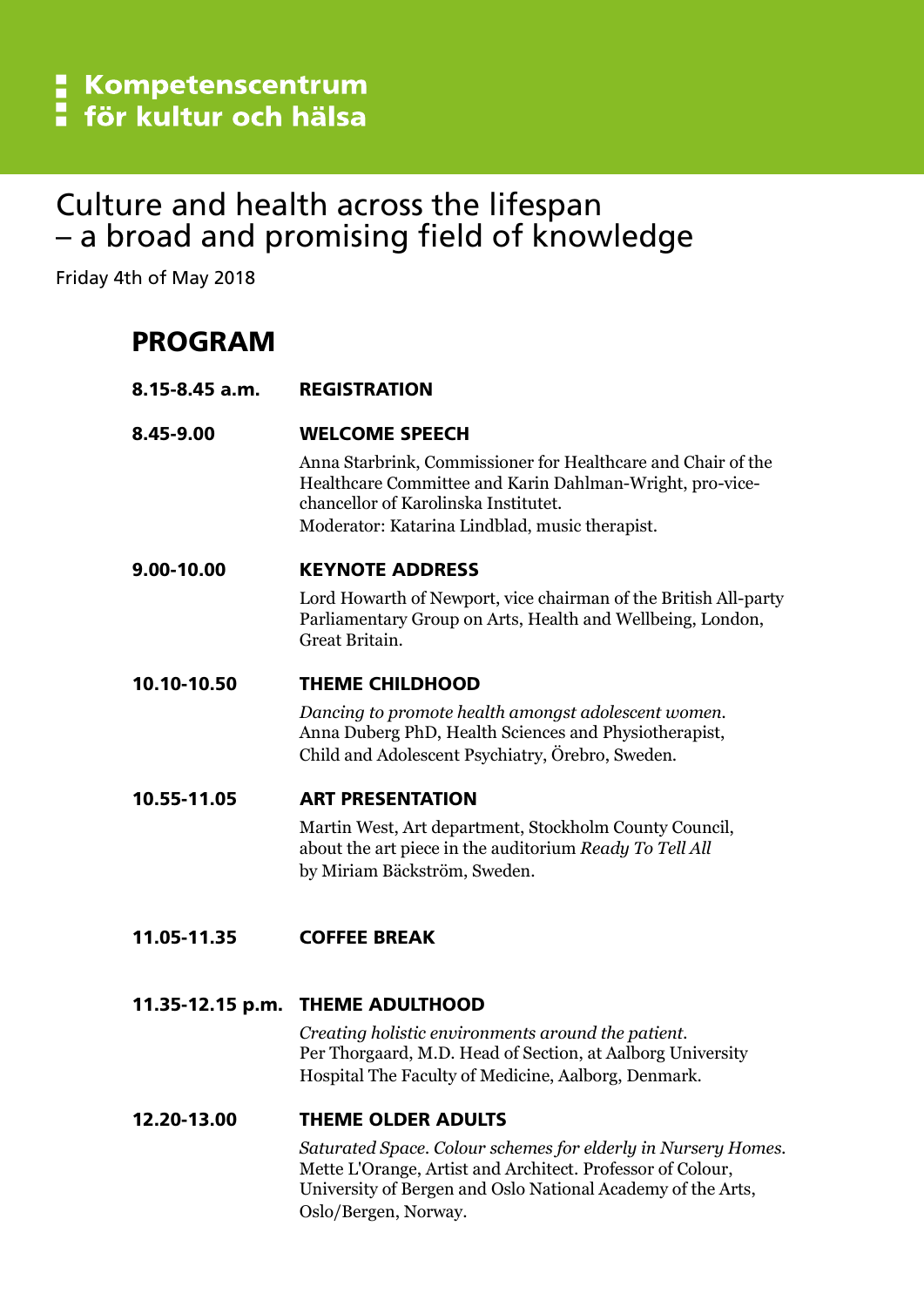## 13.00-14.10 LUNCH

Optional parallel sessions:

## 14.10-14.50 THEME CHILDHOOD (1)

A. Bridging Trauma informed care and Participation – Community music therapy for children and youth at risk

Viggo Krüger, music therapist and Associate professor at the Grieg Academy, University of Bergen, Norway.

#### B. Sjukhusbibliotekariens hemliga vapen

Karin Graube, librarian at the Sahlgrenska university hospital, Queen Silvia Hospital for Children and Young, and Eva Selin, librarian at Läsfirman, Gothenburg, Sweden.

#### C. Supporting parental singing during kangaroo care

Pernilla Hugoson, PhD student, University of Jyväskylä, Finland, Department of Music Therapy. Affiliated with Neonatology, Department of Women's and Children's Health, Karolinska Institutet, Stockholm, Sweden.

### 14.50-15.30 THEME ADULTHOOD (2)

#### A. Performance, Arts, and Health

Georg Drakos, Associate Professor Ethnology, Stockholm, Sweden.

#### B. ArtsEqual: discussing cultural determinants of health and wellbeing

Kai Lehikoinen, professor, vice director of Arts Equal research initiative University of the Arts Helsinki, Finland.

#### C. Applied educational drama within healthcare and training

Margret Lepp, Professor in Care Sciences at the University of Gothenburg, Sweden.

### 15.30-15.50 COFFEE BREAK